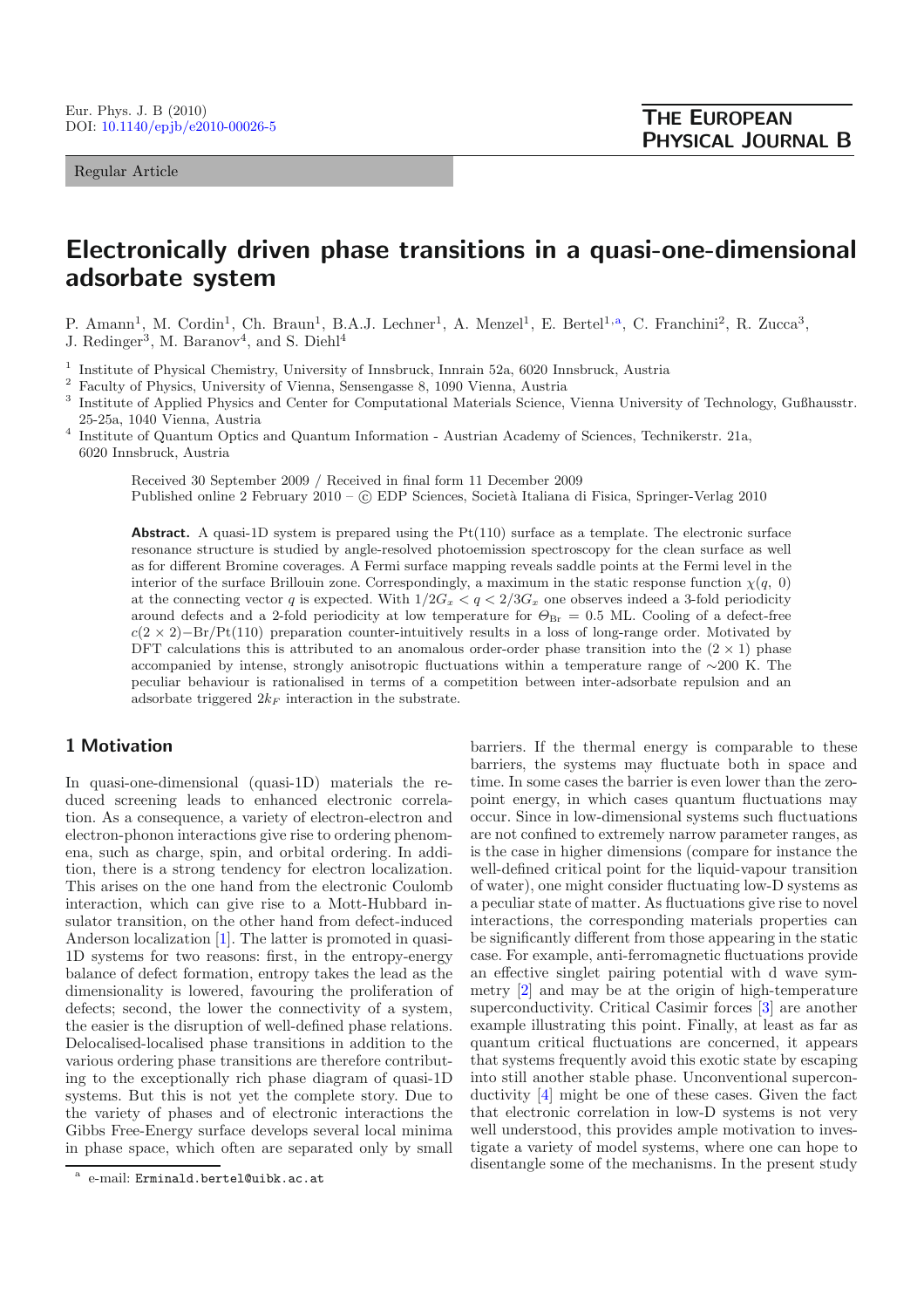we introduce a quasi-1D surface system on a metallic substrate. We report a highly anomalous phase transition, which is entirely classical and weakly first-order, but nevertheless exhibits quasi-critical fluctuations over an extremely large temperature range. This behaviour stems from a competition between indirect adsorbate-adsorbate interactions and an electronic  $2k<sub>F</sub>$  interaction driving the system into a charge density wave phase.

#### **2 Experimental approach and computational methods**

Apart form a host of materials, in which 2D or 1D subunits are coupled into a 3D material, there is increasing activity of fabricating quasi-1D materials on surfaces. This renders such systems accessible for the whole toolbox of surface science and allows in particular direct space imaging of phase transitions and their microscopic dynamics by scanning probe microscopy. The majority of approaches are focused on semiconductor surfaces with embedded metal chains. A severe problem here arises from the control of defects and from the rather intricate electronic structure. It is hard to keep the defect concentration on semiconductor surfaces low enough to avoid the behaviour of quasi-1D systems to be totally controlled by the presence of defects.

Preparation techniques are improving though, and it might be possible to obtain reasonably perfect surfaces in the near future [\[5\]](#page-7-4). A second difficulty is associated with the interpretation of the band structure as obtained for instance by angle-resolved photoemission spectroscopy (ARPES), since there is some controversy about the localization of the quasi-1D electronic states, which constitute the relevant parts of the Fermi surface [\[6](#page-7-5)]. While it is tempting to identify them as metal chain states, DFT calculations suggest an alternative assignment as step-edge states. Furthermore, the nature of the phase transitions observed is highly controversial [\[7](#page-7-6)[,8](#page-7-7)]. Setting the details aside, however, there exist already excellent studies of structural transitions on such surfaces [\[9](#page-7-8)[,10\]](#page-7-9).

The present study reports a complementary approach: it starts from electronic surface states on metallic surfaces. Imposing a 1D nanostructure on the surface then renders them quasi-one-dimensional, i.e. provides a sufficiently strong difference between the parallel  $(t_{\parallel})$  and perpendicular  $(t_{\perp})$  transport matrix element to obtain quasi-1D behaviour. The advantage in using metallic surfaces is the high perfection with which such surfaces can be prepared. Hence one can study the behaviour as a function of the defect concentration starting from phases with defect concentrations as low as  $10^{-5} \text{ Å}^{-2}$ . The price to be paid is the comparatively strong interaction of metal surface states and in particular surface resonances with the bulk, which causes a considerable broadening of quasi-particle peaks in angle-resolved photoemission spectroscopy (ARPES). It is therefore more difficult to determine the precise band dispersions, Fermi-surface shapes and gap parameters as compared to the semiconductor templates.

<span id="page-1-0"></span>

Fig. 1. Generic phase diagram of quasi-1D materials with a CDW groundstate. **<sup>t</sup>**<sup>⊥</sup>is the coupling between individual 1D subunits. Large coupling (right side) renders the material 2D, resp. 3D and thus suppresses the mean field temperature T*MF* for the Peierls transition. Small coupling (left side) reduces the interaction between the subunits and therefore the temperature T*coh*, at which the coherence breaks down. On the left side, the CDW phase develops without phase correlation between the different subunits. On the right side, a coherent 2D (3D) CDW phase is formed, which melts via coherent fluctuations.

Apart from experimental considerations, the existing data in the literature suggest that the transversal coupling between the 1D moieties is generally weaker on semiconductor substrates, which is of course hardly surprising. Taking a generic phase diagram of quasi-1D systems as a guide line [\[11](#page-7-10)], one may therefore expect to explore qualitatively different regions of the phase diagram as illustrated in Figure [1.](#page-1-0)

Based on these considerations we decided to study fcc (110) surfaces of transition metals, which provide the required anisotropy. Since despite this anisotropy a considerable curvature (warping) of the surface-state Fermi surfaces is likely, given the coupling through the metallic bulk, Fermi surface nesting might not be very pronounced. To nevertheless obtain a high electronic susceptibility, which is the prerequisite for electronically driven phase transitions, a high density of states (DOS) at E*<sup>F</sup>* is indispensable. Such a high DOS can be provided by Tamm surface states, which split off the d band edges [\[12\]](#page-7-11). We therefore focused our investigation on  $Pt(110)$ , where the d band is almost completely occupied and we expected to find surface resonances derived from the top of the d bands. The  $(1 \times 2)$  missing-row reconstruction of the clean surface increases the distance between the close packed atom rows on the surface to two lattice constants, i.e. to 7.82 Å, thus enhancing the anisotropy. In order to manipulate the population and hence the Fermi surface of the surface resonances we chose halogen adsorption, assuming that the charge transfer into the halogen p shell would depopulate the surface resonances. While this simple concept did not work out as anticipated, halogen adsorption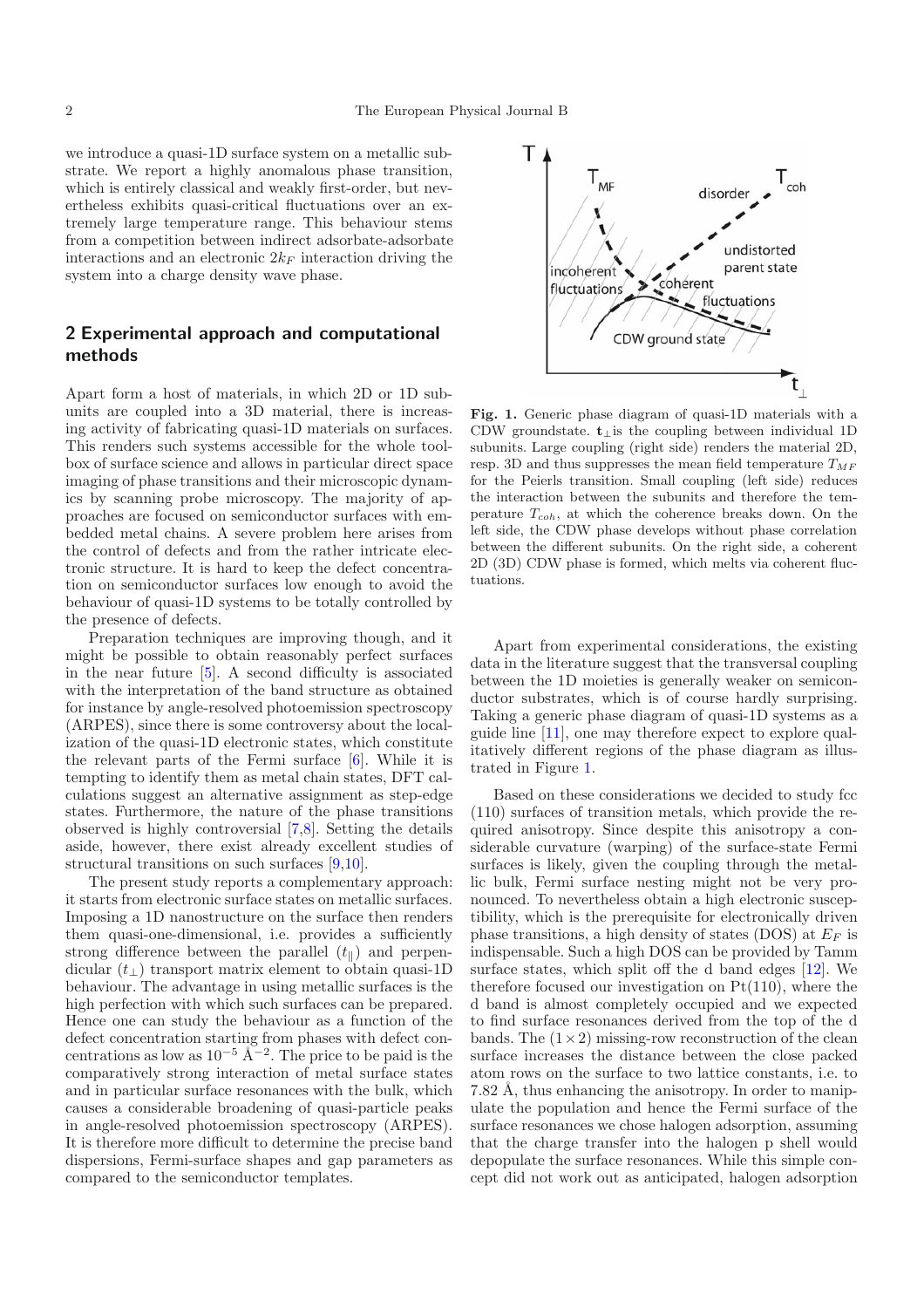

<span id="page-2-0"></span>**Fig. 2.** (a) Surface Brillouin zone (SBZ) of the clean Pt(110)–(1 × 2)m.r. surface and ARPES intensity plots for the  $\overline{Y}\overline{S}$  and the  $\bar{r}\bar{X}$  direction. The  $\bar{S}$  feature located at  $E_F$  appears with similar intensity at the symmetry equivalent  $\bar{X}$  point. (b) Surface Brillouin zone (SBZ) of the  $c(2\times2)$ –Br/Pt(110) surface and ARPES intensity plots for the  $\overline{Y}\overline{S}$  and the  $\overline{Y}\overline{X}$  direction. Here, the  $\bar{S}$  feature is mapped onto the  $\bar{\Gamma}$  point. (c) Surface Brillouin zone (SBZ) of the  $(3 \times 1)$ –Br/Pt(110) surface and ARPES intensity plots for the  $\overline{Y}\overline{S}$  and the  $\overline{I}\overline{X}$  direction. In this case the two lines in the SBZ are not related by symmetry, but both reflect the threefold symmetry of the surface. The  $\overline{S}$  feature is back-folded to the new (3 × 1) SBZ boundary.

nevertheless turned out to be a lucky choice, as will become clear below.

First-principles density functional theory (DFT) calculations were carried out by means of the Vienna ab initio Simulation Package (VASP) [\[13](#page-7-12)]. Although all results were obtained by using both, the generalised gradient approximation (GGA) according to Perdew and Wang (PW91) [\[14](#page-7-13)] and the local density approximation (LDA) as given by Perdew-Zunger (Ceperly-Alder) [\[15](#page-7-14)[,16\]](#page-7-15), the figures given here refer to the latter, since LDA performs better for the 5d series [\[17\]](#page-7-16). In the calculations, repeated slabs with 11 Pt substrate layers separated by  $14 \text{ A}$  vacuum have been used. Further computational details are given in reference [\[18](#page-7-17)].

#### **3 ARPES results**

Figure [2](#page-2-0) shows a collection of ARPES intensity plots as a function of  $k_x$ , i.e. parallel to the close-packed rows (viz. (1 $\overline{10}$ ) direction). In Figure [2a](#page-2-0) (clean Pt(110)–(1 × 2) m.r.) a band disperses from about  $-2$  eV at  $\overline{Y}$  to  $E_F$  at  $\overline{S}$ . At  $\overline{S}$  it becomes very intense and the bandwidth is significantly reduced. This is reminiscent of the  $\overline{S}$  surface state on Ni(110) investigated by Eberhardt et al. [\[12\]](#page-7-11)

long ago. If the band has surface resonance character, it should be back-folded according to the symmetry of the reconstructed surface. The missing-row reconstruction introduces a new surface Brillouin zone (SBZ) boundary in x-direction between  $\overline{S}$  and  $\overline{X}$ , rendering these two points symmetry equivalent. The ARPES intensity plot for the line  $\bar{\Gamma}-\bar{X}$  does indeed show an intense replica of the feature at  $\overline{S}$ , thus confirming its resonance character.

Further tests for the surface localization of the observed ARPES features stem from the adsorption of Bromine. Br adsorption lifts the missing-row reconstruction and depending on coverage, completely different surface symmetries are obtained. Figure [2b](#page-2-0) shows ARPES plots for the quasi-hexagonal structure obtained at  $\Theta_{\text{Br}} =$ 0.5 ML (one monolayer corresponds to the areal density of Pt atoms on the Pt(110)–(1×1) surface). Here, the  $\overline{S}$ point is equivalent to the  $\overline{\Gamma}$  point and accordingly the  $\bar{S}$  surface resonance is back-folded to  $\bar{\Gamma}$  in the ARPES plot. Increasing the coverage to  $\Theta_{\text{Br}} = 0.67$  ML imposes a threefold symmetry on the surface as illustrated in Fig-ure [2c](#page-2-0). Now the  $\overline{S}$  feature appears at the equivalent point at  $k_x = 0.35 \text{ Å}$  on the  $\bar{Y} - \bar{S}$  line. Moreover, the whole band is seen to reflect the new periodicity revealing its sensitivity to the additional surface-potential Fourier component. The  $\overline{\Gamma}-\overline{X}$  line is no longer symmetry equivalent, yet the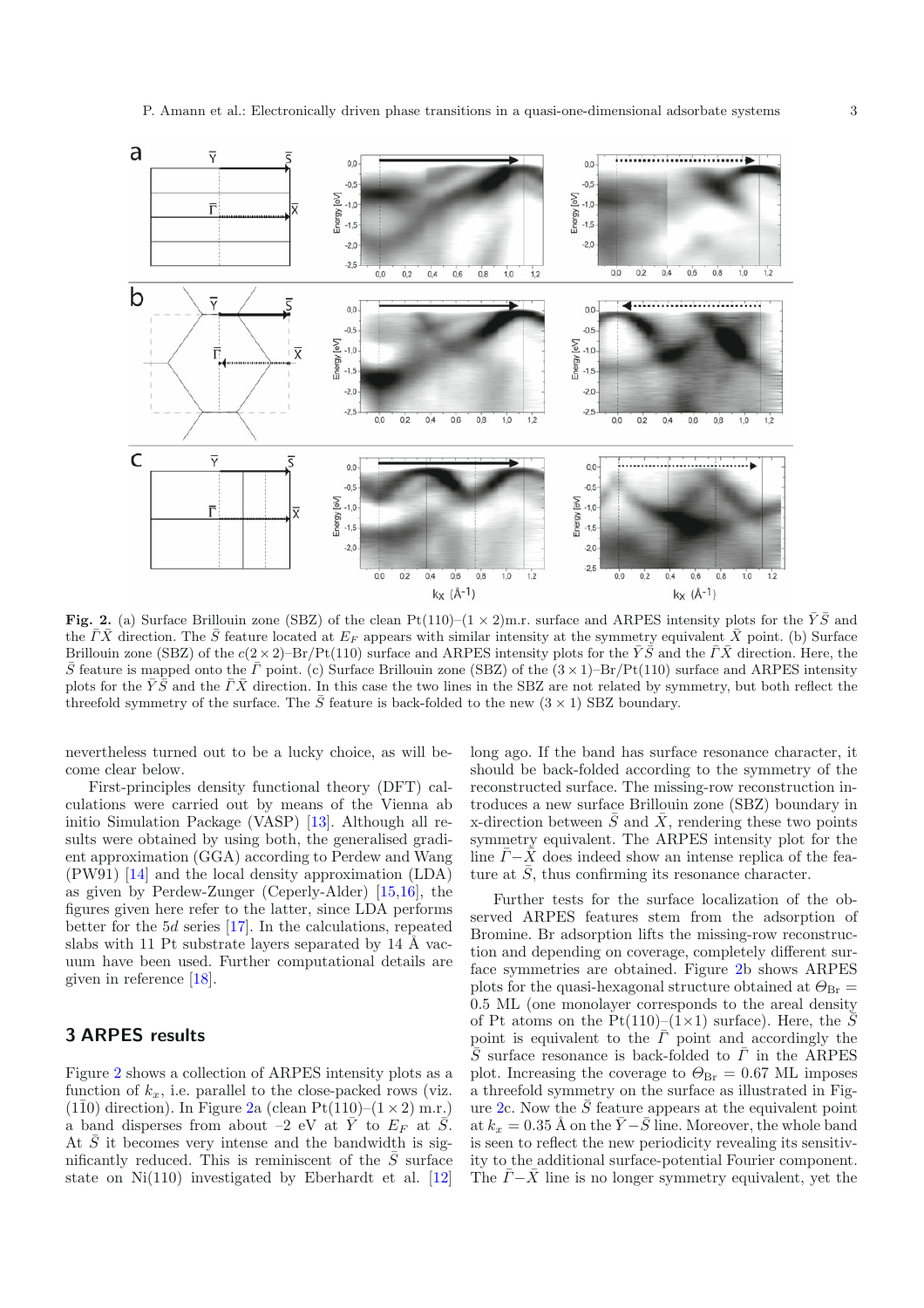<span id="page-3-0"></span>

**Fig. 3.** ARPES intensity map recorded at constant energy within an energy window of 200 meV centred at the Fermi energy. The contours of the clean Pt(110) SBZ are shown as well. Blue corresponds to low, red to high count rates. The blue basins above and below  $\bar{X}$  are hole pockets, the blue basin to the left of  $\bar{X}$  is an electron pocket.

corresponding ARPES plot, too, shows a band which exhibits the threefold symmetry, indicating that this band has also surface resonance character. Note that it crosses the Fermi level and therefore contributes to the DOS at  $E_F$  as well. As discussed previously, the  $\overline{S}$  surface resonance is associated with a saddle point topology. In an ideal 2D system such a topology would give rise to a divergence in the DOS, in a real system it will at least make a strong contribution to it. Figure [3](#page-3-0) shows a map of the ARUPS intensity at E*<sup>F</sup>* for the missing-row reconstructed  $Pt(110)–(1\times2)$  surface. The most striking feature is a high-intensity spot in the interior of the SBZ around  $(k_x, k_y) = (0.65, 0.33) \text{ Å}^{-1}$ . From a detailed inspection one obtains also a saddle point topology. Therefore it is fair to say that saddle points with surface resonance character dominate the DOS close to  $E_F$ . An additional observation, however, is important in the present context: The contours seen in Figure [3](#page-3-0) have a significant curvature and no pronounced Fermi surface nesting can be derived from this Fermi intensity map. Finally, we remark that the intensity distribution is rather extended in  $k$  space and does not reflect clear Fermi surface contours. This is due to the comparatively flat dispersion of the d derived  $bands - particularly at the upper edge of the d band man$  $ifold - as compared to the strongly dispersive s, p bands in$ other systems, e.g. noble metals. In addition, correlation effects lead to a mass renormalization of the bands close to  $E_F$  [\[19\]](#page-7-18), reducing their slope even more. However, a detailed study of the band topology throughout the SBZ revealing position and shape of electron and hole pockets allows a reasonably good interpolation of at least the most relevant parts of the Fermi surface.

In Figure [4](#page-4-0) the relation of the ARUPS features to the bulk band structure is analysed for the case of the  $\overline{S}$  derived feature. Figure [4a](#page-4-0) shows again the ARPES in-tensity plot, while in Figure [4b](#page-4-0) the  $k_z$  integrated (linear)

bulk DOS is shown. It is obtained as  $\int E(k_x, k_y, k_z) dk_z dE$  $k_z$ where  $E(k_x, k_y, k_z)$  is the 3D bulk band structure,  $dE$  is a predefined energy interval  $(dE = 100 \text{ meV})$  and the integration is from the central plane of the bulk  $BZ (k_z = 0)$  to the edge of the BZ. Obviously, the linear DOS will be high, wherever  $\nabla_{k_z} E\left(\vec{k}\right) \to 0$ . These are precisely the points, where one can expect Tamm states to be formed, since at the surface the corresponding degenerate wave functions  $\Psi\left(k_{\parallel}, k_{z}\right)$  can be combined to form localized wave packages. Figure [4](#page-4-0) shows clearly that the  $\overline{S}$  feature does indeed derive in this sense from a bulk band edge. Due to the  $(1 \times 2)$  reconstruction it also appears at  $\overline{X}$ . Using a similar analysis for other bands which are back-folded according to the surface symmetry one can clearly discriminate the back-folded from the original surface resonance, which is not always possible, if only the intensity is considered.

Similar observations apply for the ARPES results of the  $c(2 \times 2)$  phase at  $\Theta_{\text{Br}} = 0.5$  ML. Here, too, the Fermi surfaces display an appreciable curvature, making nesting comparatively inefficient. Interestingly, both, the saddle point at  $\overline{S}$  and the one in the interior of the SBZ remain right at  $E_F$ , despite the considerably different surface geometry and composition. Apparently, the saddle points pin the surface resonance relative to  $E_F$ .

In summary, the Fermi surfaces provide no unique evidence for the quasi-1D character of the system. However, the saddle points found in the interior of the SBZ provide a very high DOS at E*<sup>F</sup>* . Accordingly one can expect a maximum in the static electronic response function  $\chi(q)$  for the connecting vector  $q = 2k_F$  rendering the system unstable towards perturbations with a similar periodicity [\[20\]](#page-7-19). In the following we focus on the  $c(2 \times 2)$ –Br/Pt(110) structure, since it is the phase diagram of the latter, which will be discussed further below.

## **4 Quasi-1D behaviour of the c(2** *×* **2)–Br/Pt(110)**

First indications of quasi-1D behaviour are provided by defective preparations of the  $c(2 \times 2)$  structure as shown in Figure [5.](#page-4-1) Around defects, the  $c(2\times2)$  order is destroyed and an apparent  $(1 \times 1)$  structure is visible, albeit with a clear intensity modulation. The intensity modulation is obviously associated with the defects and signals a perturbation, which propagates as a plane wave, as opposed to circular wave propagation in an isotropic medium. The precise interpretation of the STM image, however, is not straightforward, since a Br coverage of 0.5 ML cannot give rise to a  $(1 \times 1)$  structure. Furthermore, the contrast in the STM image is entirely due to Br atoms in short-bridge sites [\[18](#page-7-17)[,21](#page-7-20)], hence one should expect a uniform contrast. Closer examination reveals that the contrast results from fluctuations of the Br atoms: on the defective surface the Br atoms are mobile and visit every possible lattice site. Since the STM sampling time is large as compared to the Br hopping time scale, a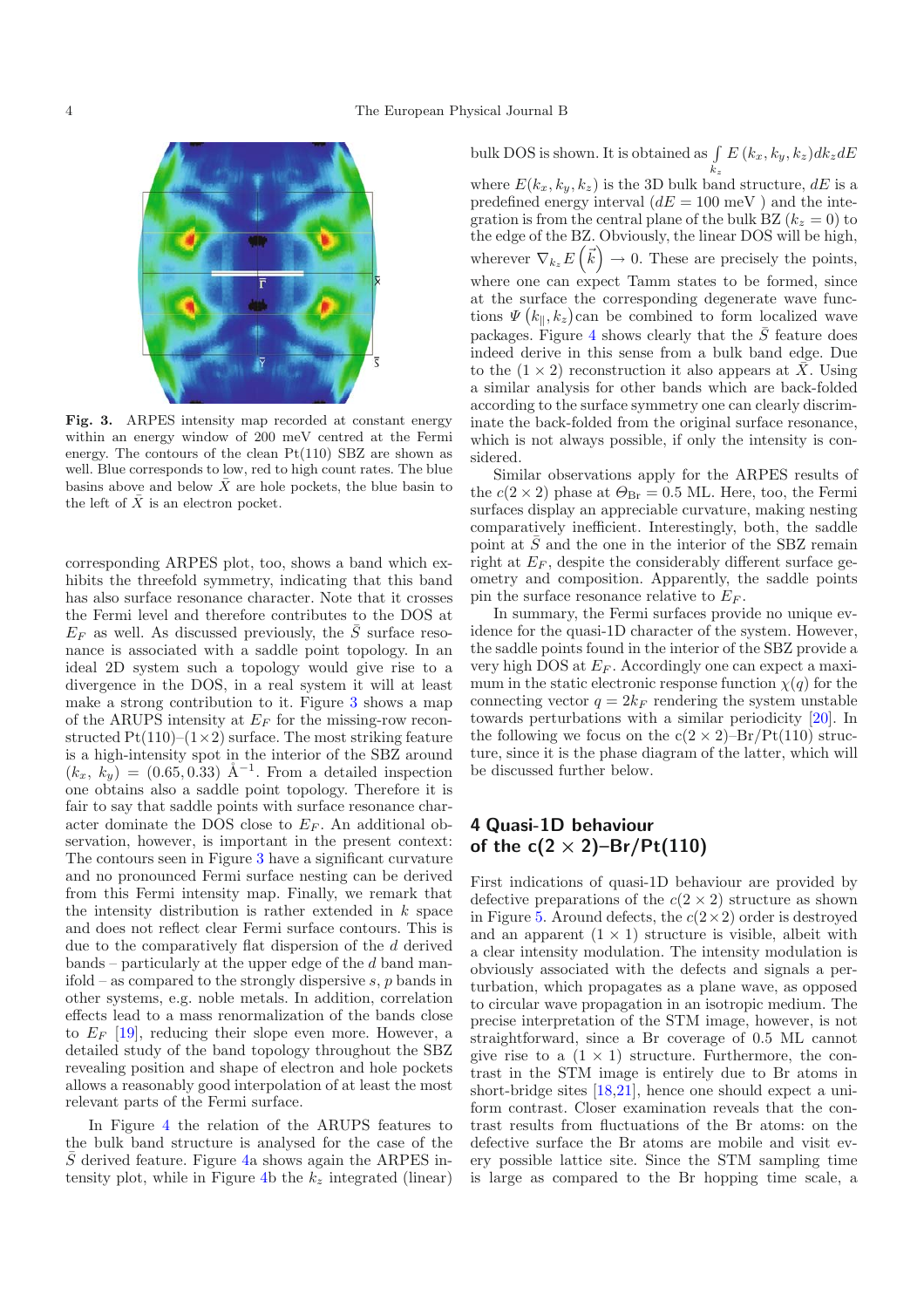<span id="page-4-0"></span>

<span id="page-4-1"></span>**Fig. 4.** (a) ARPES intensity recorded on Pt(110)–(1 × 2)m.r. along the line  $\overline{I}\overline{X}$ . Coloured symbols refer to peak positions determined from the electron distribution curves (EDCs). Thin black lines mark the direct transitions expected from DFT band structure calculations (using  $h\nu = 21.2$  eV). (b) Linear bulk DOS calculated as described in the text for the line  $\overline{r}\overline{X}$ . White corresponds to high, black to low DOS. (c) Linear bulk DOS calculated for the line  $\bar{Y}\bar{S}$ . The feature seen in the ARUPS data at  $\bar{X}$  corresponds to an extremely high linear DOS at  $\bar{S}$  deriving from a band, which at  $\bar{S}$  exhibits only little  $k_z$  dispersion. It appears at  $\bar{X}$ , because the  $\bar{X}$  point is equivalent to the  $\bar{S}$  point on the reconstructed surface.



**Fig. 5.** Scanning tunnelling microscopy images of a defective preparation of 0.5 ML Br on Pt(110) recorded at room temperature. Dark spots are defects (presumably Pt atom vacancies). The defects induce a perturbation, which propagates as a plane wave with a periodicity of three nearest-neighbour distances in the  $[1\overline{1}0]$  direction. For further details see text.

 $(1 \times 1)$  structure is obtained as a time average. The intensity modulation arises from different residence times of the Br atoms in the individual short-bridge sites. Longer residence times correspond to brighter contrast. Interestingly, the intensity is modulated with a period of three nearest-neighbour distances in  $[1\bar{1}0]$  direction along the close-packed rows, although the Br coverage is 0.5 ML. The threefold periodicity results apparently from the interaction with the substrate. As previously discussed, we argue that the substrate is close to forming a charge density wave (CDW) [\[21\]](#page-7-20). Note that the connecting vector of the saddle points shown in Figure [3](#page-3-0) is  $q_x = 1.3 \text{ Å}^{-1}$ . Hence  $1.12 \text{ Å}^{-1} = G_x/2 < q_x < 2 \text{G}_x/3 = 1.49 \text{ Å}^{-1}$  where  $G_x$  is a reciprocal surface lattice vector in the close-packed row direction.

Further evidence of 1D behaviour stems from a peak profile analysis of low-energy electron diffraction spots as a function of temperature [\[22](#page-7-21)]. Diffraction spot profiles of fluctuating materials are typically composed of a Gaussian contribution, which is proportional to the square

of the long-range order parameter, and a Lorentzian contribution, which arises from short-range correlation in the fluctuating system. The intensity of the Lorentzian is proportional to the intensity of the fluctuations and equivalently – to the generalized susceptibility of the material, while the FWHM scales roughly as the inverse square of the correlation length. Figure [6](#page-5-0) shows the intensity of the Lorentzian contribution to the half-order spot profile as a function of temperature measured parallel and perpendicular to the close-packed row direction, respectively.

In the perpendicular measurement the Lorentzian profile appears at around 350 K, reaches a maximum at 370 K and drops off towards higher temperatures. This is the typical fingerprint of critical scattering at a continuous order-disorder transition, as has been repeatedly observed in adsorbate systems [\[23\]](#page-7-22). In contrast, if examined in the direction parallel to the close-packed rows one finds a rather different behaviour: correlated fluctuations set in as the critical temperature is approached from above, just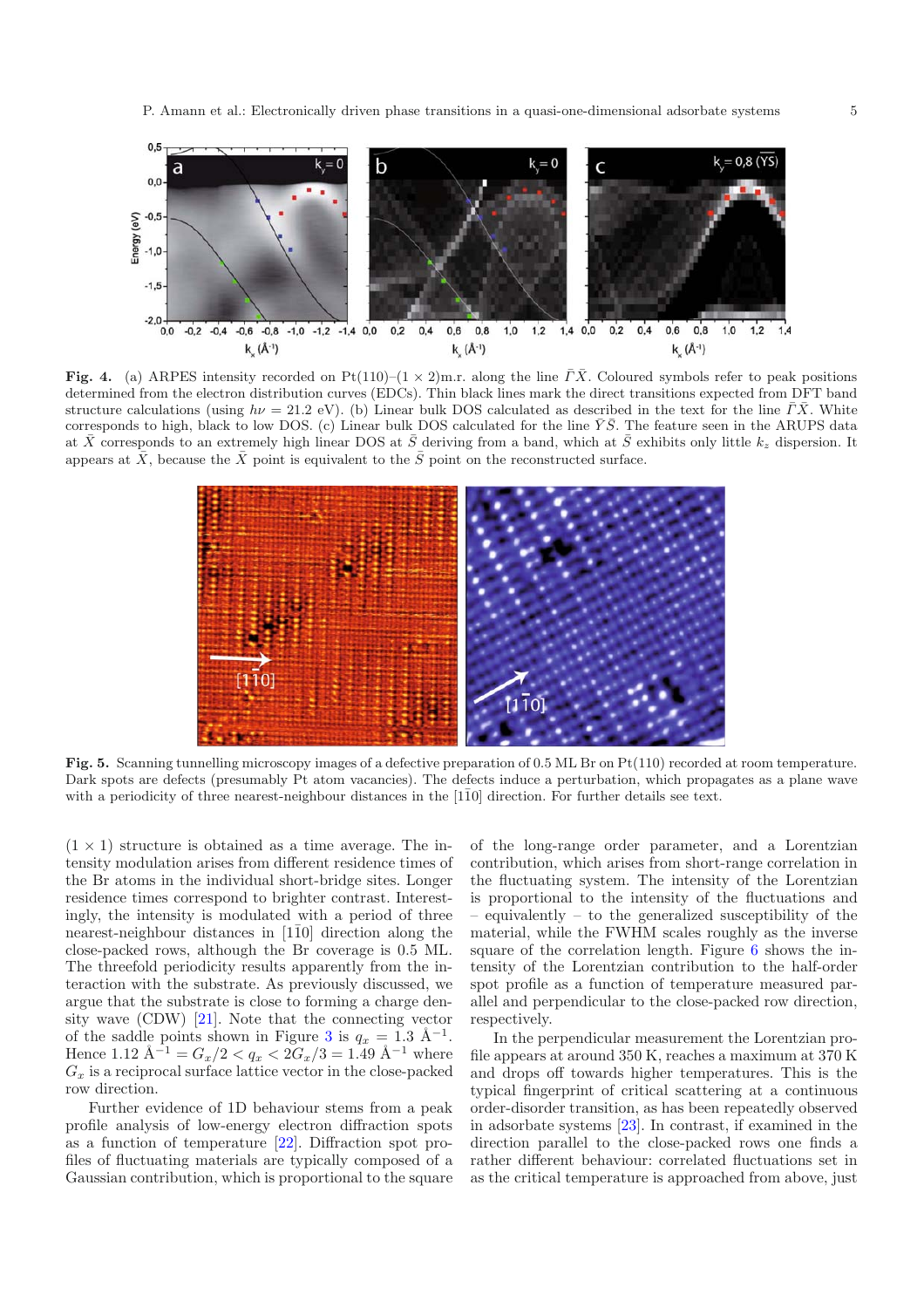<span id="page-5-0"></span>

**Fig. 6.** Lorentzian contribution to the spot profile of the  $(1/2, 1/2)$  and the  $(0, 1)$  spot of the  $c(2 \times 2)$  LEED pattern as a function of temperature. The blue (red) line indicates the Lorentzian contribution to the half-order spot as measured parallel (perpendicular) to the close-packed row direction, the green line shows the Lorentzian contribution to the integerorder spot in the parallel profile.

as in the previous case. However, below  $T_c$  the fluctuation intensity even grows upon cooling. Only for  $T < 220$  K the Lorentzian intensity decreases, actually together with the long-range order, thus signalling a total loss of order in the system. The striking anisotropy in the fluctuation behaviour as a function of  $T$  is a clear indication of quasi-1D behaviour. The (0, 1) spot, which stems predominantly from scattering on substrate atoms, exhibits a large Lorentzian contribution throughout the  $T$ -range examined in the analysis.

Finally, a strong anisotropy is seen in the repulsive interaction of Br atoms on  $Pt(110)$ . DFT calculations show a very weak repulsion of Br atoms separated by  $3.92 \text{ Å}$ across the close-packed row direction. Conversely, the repulsion between Br atoms along the close-packed atom row increases dramatically for separations below 5.54 Å. In fact, it is impossible to compress the Br layer on  $Pt(110)$ to below this distance. Rather, the otherwise energetically less favourable long-bridge sites are occupied in the  $(3 \times 1)$  $(\Theta_{\text{Br}} = 0.67 \text{ ML})$  and the  $(4 \times 1)$   $(\Theta_{\text{Br}} = 0.75 \text{ ML})$  structure. In contrast to the short-bridge sites, it is possible to populate neighbouring long-bridge sites, which (due to lateral relaxation) gives rise to a Br–Br distance of only 3.45 Å within the troughs  $[24]$ . This demonstrates a large local variation of Br–Br interactions with a particularly long-ranged repulsion on the close-packed atom rows. Note, that covalent binding has been found for this adsorbate system [\[18\]](#page-7-17). Hence direct Br–Br interactions are expected to become important only for distances below twice the covalent Br radius (i.e.  $\sim$ 2.2 Å). This is significantly lower than the length scales reported here. The Br–Br interaction found in the present system is therefore indirect and mediated through the substrate electronic states. The particularly long-ranged repulsion on

the close-packed rows is consequently attributable to electronic states which are confined to these rows.

In summary, the quasi-1D nature of the  $c(2 \times 2)$ –  $Br/Pt(110)$  system is documented by several independent observations. As expected for quasi-1D systems, one also finds rather unusual phase transitions, which will be described in the following section.

### **5 Anomalous phase transition due to competing electronic interactions**

At room temperature a coverage of  $\Theta_{\text{Br}} = 0.5$  ML results in a perfect  $c(2 \times 2)$  LEED pattern. The only anomaly is the appearance of a strong Lorentzian component in the half-order spot profile taken along the  $[110]$  direction (Fig. [6\)](#page-5-0). This reveals the presence of fluctuations, which are, however, coherent from row to row. Nevertheless, a large Gaussian contribution is found for the spot profiles in both directions, signalling a well developed long-range order. Cooling of the system to 50 K (the lowest temperature, which can be reached in our variable-temperature STM) destroys the long-range order completely. Instead a glassy phase develops with  $c(2 \times 2)$  and  $(2 \times 1)$  domains alternating randomly in [001] direction. Occasionally,  $(3 \times 2)$  structural elements with 3 atoms per unit cell (yielding again a local coverage of  $\Theta_{\text{Br}} = 0.5$  ML) are ob-served [\[22](#page-7-21)]. On virtually defect-free preparations no  $(3\times2)$ structural elements appear and the domains are extended over hundreds of Angstroms along the  $\overline{1}10$  direction. Further details will be reported elsewhere [\[25](#page-7-24)].

DFT calculations predict the  $(2 \times 1)$  structure to be the stable groundstate at  $T = 0$  K, while the  $c(2 \times 2)$ structure is ∼20 meV higher in energy. Accordingly, the results seem to indicate an order-order transition from the  $(2 \times 1)$  groundstate to a long-range ordered  $c(2 \times 2)$  state at 300 K, which sets in already below 50 K. Order-order transitions as a function of temperature are rarely observed in adsorbate systems. To our knowledge, the one found for CO on  $Co(10\overline{1}0)$  by King and co-workers [\[26\]](#page-7-25) is the only case, which has been analysed in detail. Here, a low-T quasi-hexagonal CO packing is converted to a high-T zigzag phase at a critical temperature of about 150 K. Below 100 K CO populates threefold hollow sites as well as short-bridge sites thus forming an almost hexagonal packing, which obviously minimises steric repulsion. In the  $p(2\times1)$ g zigzag structure at  $T > 150$  K the CO molecules populate short-bridge sites only (with a slight tilt due to the repulsion). The explanation for the phase transition in this case seems to be straightforward: the vibrational potential in the twofold site is much shallower than in the threefold site. Accordingly the vibrational wave number differs by almost an order of magnitude. Consequently, the higher vibrational entropy in the  $p(2\times1)q$  state drives the phase transition. The present case is qualitatively different: the adsorbate-adsorbate repulsion is minimised in the high- $T$  as opposed to the low- $T$  phase. The vibrational entropy can be estimated from the potential energy surface determined via DFT calculations. It is slightly higher for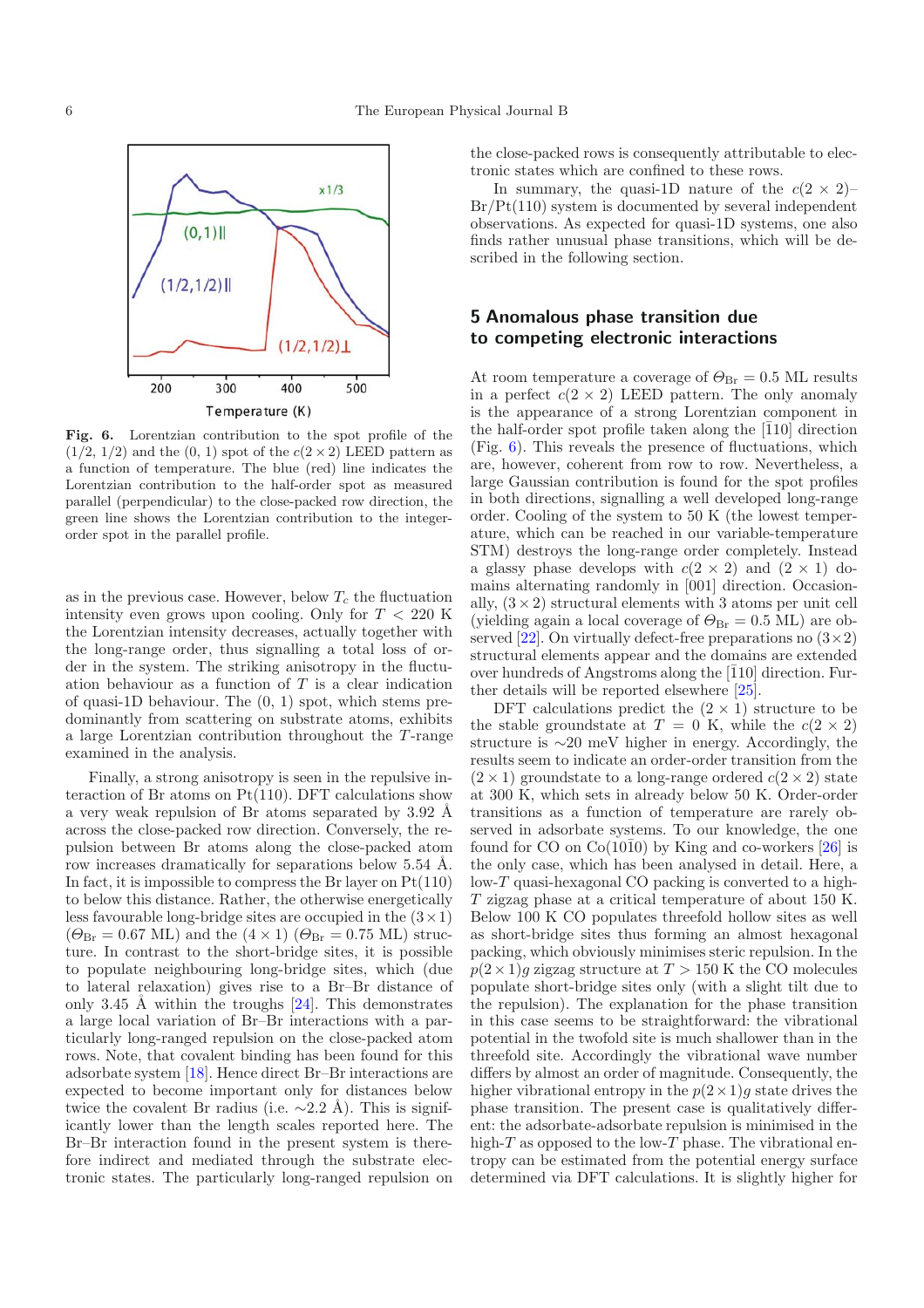the  $c(2 \times 2)$  phase, because the absence of nearest neighbours across the rows leads to a slightly softer potential in that direction as compared to the  $(2 \times 1)$  structure. The difference in estimated wave numbers, however, is less than a factor of two  $(30 \text{ cm}^{-1} \text{ and } 50 \text{ cm}^{-1}, \text{resp.})$ . Based on this estimate one would arrive at a critical temperature for the  $(2 \times 1) \rightarrow c(2 \times 2)$  transition of more than 400 K in stark contrast to the observation of an almost balanced co-existence of the two phases already at 50 K. An examination of possible models leads to the conclusion that the phase transition requires T -dependent interactions and/or considerable entropic contributions from the substrate. This is supported by the geometry of the two phases: in the  $c(2 \times 2)$  phase the substrate remains essentially bulk terminated apart from a slight inward relaxation of the first Pt layer. In contrast, the  $(2 \times 1)$  structure involves a considerable buckling of the second layer Pt atoms  $(\sim 0.7 \text{ Å})$ . As mentioned before, circumstantial evidence indicates the presence of a  $2k_F$  interaction in the system [\[21](#page-7-20)[,27\]](#page-7-26). We propose a CDW mechanism for the stabilization of the  $(2 \times 1)$  structure (on perfectly prepared surfaces with  $\Theta_{\text{Br}} \leqslant 0.5$  ML exclusively the twofold periodicity appears, while the threefold periodicity seems to be preferred in the presence of defects and for Br coverages exceeding 0.5 ML). According to this model the Pt(110) surface is close to a Peierls instability. This originates from the existence of the saddle points at  $E_F$  (see Fig. [3\)](#page-3-0) with a connecting vector  $q = 2k_F \approx 1.3 \text{ Å}^{-1}$ , i.e.  $1/2G_x < q < 2/3G_x$ . While no Peierls transition is known to occur on the bare surface, the adsorption of Br could actually trigger the transition, as the Br atoms lock into the CDW at sufficiently low temperature. This process can be modelled in the Landau formalism of phase transitions by introducing a coupling term between the order parameter h of the CDW and the Br atoms. Since this interaction changes sign depending on whether the charge density at the Br sites is increased or decreased relative to the normal phase, the coupling term has to contain only odd powers of  $h$ . The leading term of the coupling is linear in  $h$ , thus having a similar effect as an external field in Landau theory. Higher odd powers in  $h$  can be omitted at the present level of approximation, since they do not alter the basic physics anymore. A minimal model incorporating the essential interactions is therefore based on the following Hamiltonian:

<span id="page-6-0"></span>
$$
\frac{H}{A} = Js_1s_2 + gh(s_1 + s_2) + ah^2 \tag{1}
$$

here we have assigned pseudo-spins  $s_i$ ,  $s_j$  to the shortbridge sites, which are  $\pm 1$  depending on whether the sites are occupied  $(+)$  or unoccupied  $(-)$ . J is the repulsive energy between Br atoms in adjacent short-bridge sites across the rows.  $h$  is the (dimensionless) order parameter of a CDW, e.g. the normalised amplitude of the lattice distortion.  $ah^2$  is then the energy cost to establish a CDW phase in the bare substrate. A pivotal role is played by the middle term  $gh(s_1 + s_2)$ , which introduces a coupling between the Br atoms and the CDW. Assuming without loss of generality  $g < 0$  one obtains for  $s_1 = s_2 = 1$  and energy gain due to the locking in of the Br overlayer on

<span id="page-6-1"></span>

**Fig. 7.** Schematic phase diagram resulting from the minimal model according to equation [\(1\)](#page-6-0).

the CDW-modulated substrate. At  $T = 0$  K equation [\(1\)](#page-6-0) yields for the  $c(2 \times 2)$  phase  $(s_1 = -s_2)$  a minimum energy of  $E_{c(2\times2)} = -J$ , since the coupling term vanishes and the quadratic one is minimised by  $h = 0$ . For the  $(2 \times 1)$  structure  $(s_1 = s_2 = \pm 1)$  the *h*-dependent interaction yields  $a(h \pm g/a)^2 - g^2/a$  and the groundstate energy is  $E_{(2\times1)} = J - g^2/a$  corresponding to a finite lattice distortion  $h_0 = \pm g/a$ . By a comparison of the energies for the two phases we find a critical coupling strength of  $g_c = \sqrt{2Ja}$ . For smaller g the  $c(2\times2)$  structure is favoured, due to the minimization of the repulsive energy. For larger g the  $(2 \times 1)$  phase is stabilized by the effective "external" field  $h$ , which jumps at the critical coupling strength from zero to  $h_0 = \sqrt{2J/a}$ . For a given  $g > g_c$  one obtains the CDW stabilised  $(2 \times 1)$  phase for  $T < T_c^P$ , where  $T_c^{\rm P}$  is the Peierls temperature of the system including the Br overlayer. The stability of the CDW phase obviously increases with the coupling strength  $q$  and so does the Peierls temperature. By the same token the critical temperature for disordering the  $c(2\times2)$  phase decreases, since the repulsive inter-adsorbate interaction  $J$  stabilising the latter phase competes with the coupling of the adsorbate atoms to the charge density fluctuations in the substrate. Similarly, the effective Peierls temperature  $T_c^{\text{P}}$  is lower than the "bare" Peierls temperature due to the presence of the competing interaction  $J$ . The schematic phase diagram shown in Figure [7](#page-6-1) is based on these considerations. The vertical dashed line describes the relevant trajectory for  $0.5$  ML of Br on Pt $(110)$ . At 0 K the groundstate is  $(2 \times 1)$ . As the temperature is raised above the Peierls temperature, the  $2k_F$  interaction is suppressed, the CDW phase starts melting and the associated fluctuations drive the transition into the  $c(2 \times 2)$  structure, which is stabilised by the virtually T -independent Br–Br repulsion. Although the effective Peierls temperature is only about 50 K due to the competing  $J$  interaction, CDW fluctuations survive up to much higher temperatures. Going beyond the minimal model represented by equation [\(1\)](#page-6-0) one has to include a quartic term in  $h$  to provide an upper boundary for the CDW order parameter. Furthermore, for an appropriate description of the fluctuations, spatial and temporal derivatives of the amplitude and phase of the